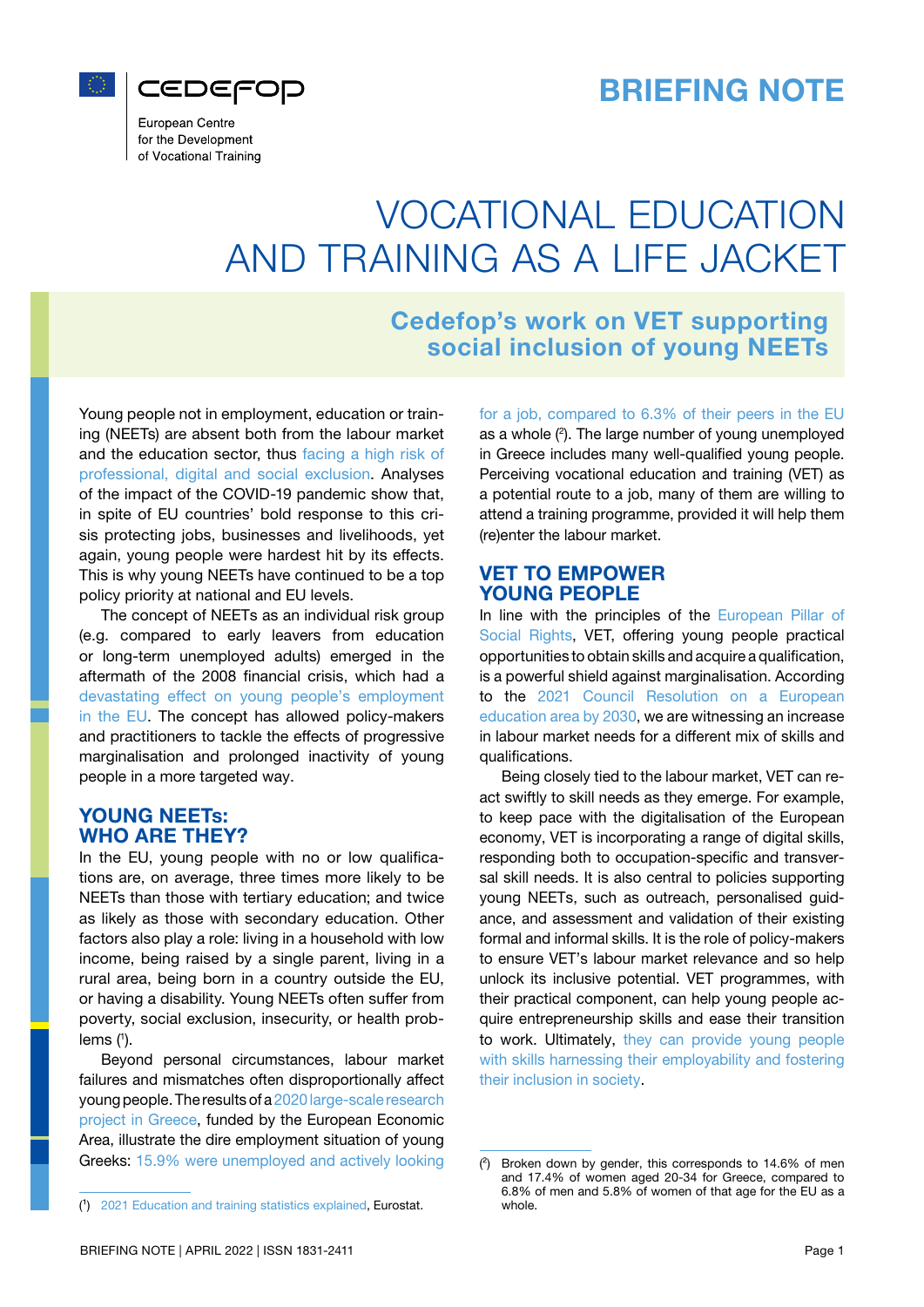#### BOX 1. Cedefop's VET toolkit for empowering NEET



# **VET** toolkit for empowering NEETs

Inspired by successful VET practices across Europe, the interactive [Cedefop VET toolkit for empowering](https://www.cedefop.europa.eu/en/tools/neets)  [NEETs](https://www.cedefop.europa.eu/en/tools/neets) is designed to help policy-makers, practitioners and learning providers in charge of young NEETs address the specific needs of different groups (\*) and reintegrate them into education or training and the labour market. The toolkit can be used to:

- design, implement and evaluate interventions to support young NEETs;
- **foster mutual learning between policy-makers and** practitioners;
- **support decision-making processes through the** development of action plans inspired by the toolkit's resources.

Follow the toolkit's latest developments on

# $(f)(\blacktriangleright)(\mathbf{in})(\square)(\textcircled{\scriptsize{\textcircled{\small{\#}}}})$

(\*) [Groups defined by Cedefop in cooperation with Eurofound.](https://www.cedefop.europa.eu/en/tools/neets/resources/eurofound-exploring-diversity-neets)

*Source:* [Cedefop.](https://www.cedefop.europa.eu/en/tools/neets)

#### BOX 2. EXAMPLE OF GOOD PRACTICE: CLICK-ACTIVATE SKILLS FOR EMPLOYABILITY

[CLICK-Activate skills for employability](https://www.cedefop.europa.eu/en/tools/neets/resources/project-click-activate-skills-employability) is a regionally and locally implemented Portuguese project promoting the labour market (re)integration of young NEETs (among other vulnerable groups). Project staff act as coaches and mentors of beneficiaries, and as mediators between them and public bodies or potential employers; this creates commitment and personal bonds between all partners, which, in turn, helps:

- foster beneficiaries' professional re- or upskilling;
- develop beneficiaries' soft skills, e.g. communication;
- **·** increase participants' self-esteem and awareness of what it takes to find and keep a job;
- above all, build positive attitudes.

#### *Source:* [Cedefop.](https://www.cedefop.europa.eu/en/tools/neets)

[Cedefop's toolkit for empowering NEETs](https://www.cedefop.europa.eu/en/tools/neets) proposes a wealth of examples of good practice, tools, statistics and other resources. By applying different filters, users can search for specific solutions to their particular needs. For example, they can look for good practices in other countries, based on different interventions addressing different categories of NEETs. The three approaches fostering change at system level are:

 [flexible and permeable education and train](https://www.cedefop.europa.eu/en/tools/neets/intervention-approaches/flexible-and-permeable-education-and-training-systems)[ing systems](https://www.cedefop.europa.eu/en/tools/neets/intervention-approaches/flexible-and-permeable-education-and-training-systems) enable learners to move within and across education, training and employment. They support NEETs in making the most of their skills and talents, according to their interests and aptitudes;

- [easing transitions into work](https://www.cedefop.europa.eu/en/tools/neets/intervention-approaches/easing-transitions-work) responds to a major NEET concern. Work-based learning can help NEETs to move rapidly into work, within the company where the learning takes place, as in an apprenticeship, or in another company, given that work-related and social VET skills usually improve their employability (3);
- [skills development](https://www.cedefop.europa.eu/en/tools/neets/intervention-approaches/skills-development) is another crucial intervention approach. VET programmes, including apprenticeship, not only offer young people practical, hands-on learning options but also pave the way to easier labour market access and/or tertiary education. The [first Cedefop VET opinion survey](https://www.cedefop.europa.eu/files/5562_en.pdf) found that 87% of VET graduates are happy with the work-related skills they acquired, compared to 62% of general education graduates. The survey also showed that 60% of VET participants found a long-term job within 1 month of finishing their studies.

### PROFILES OF YOUNG NEETs

Different groups of NEETs have different profiles and needs. To understand better their socio-psychological characteristics and to support the customisation of VET programmes addressed to them, Cedefop, together with Eurofound, has drawn up a list of different profiles. These were devised on the basis of the young persons' distance from their last participation in employment, education or training. In Cedefop's VET toolkit for empowering NEETs these profiles are divided into young NEETs who seek work and/or education or training and those who do not.



The first category is subdivided into three profiles requiring different support: young people (re)entering the labour market, those who have been looking for a job for less than a year, and those who have been

 $(3)$  Better availability of such learning options is one of the key objectives of the Youth Guarantee. Improving the quality of such measures is central to the [New Skills Agenda for Europe](https://ec.europa.eu/social/main.jsp?catId=1223&langId=en) and the [European framework for quality and effective appren](https://eur-lex.europa.eu/legal-content/EN/TXT/?uri=CELEX%3A32018H0502%2801%29)[ticeships](https://eur-lex.europa.eu/legal-content/EN/TXT/?uri=CELEX%3A32018H0502%2801%29).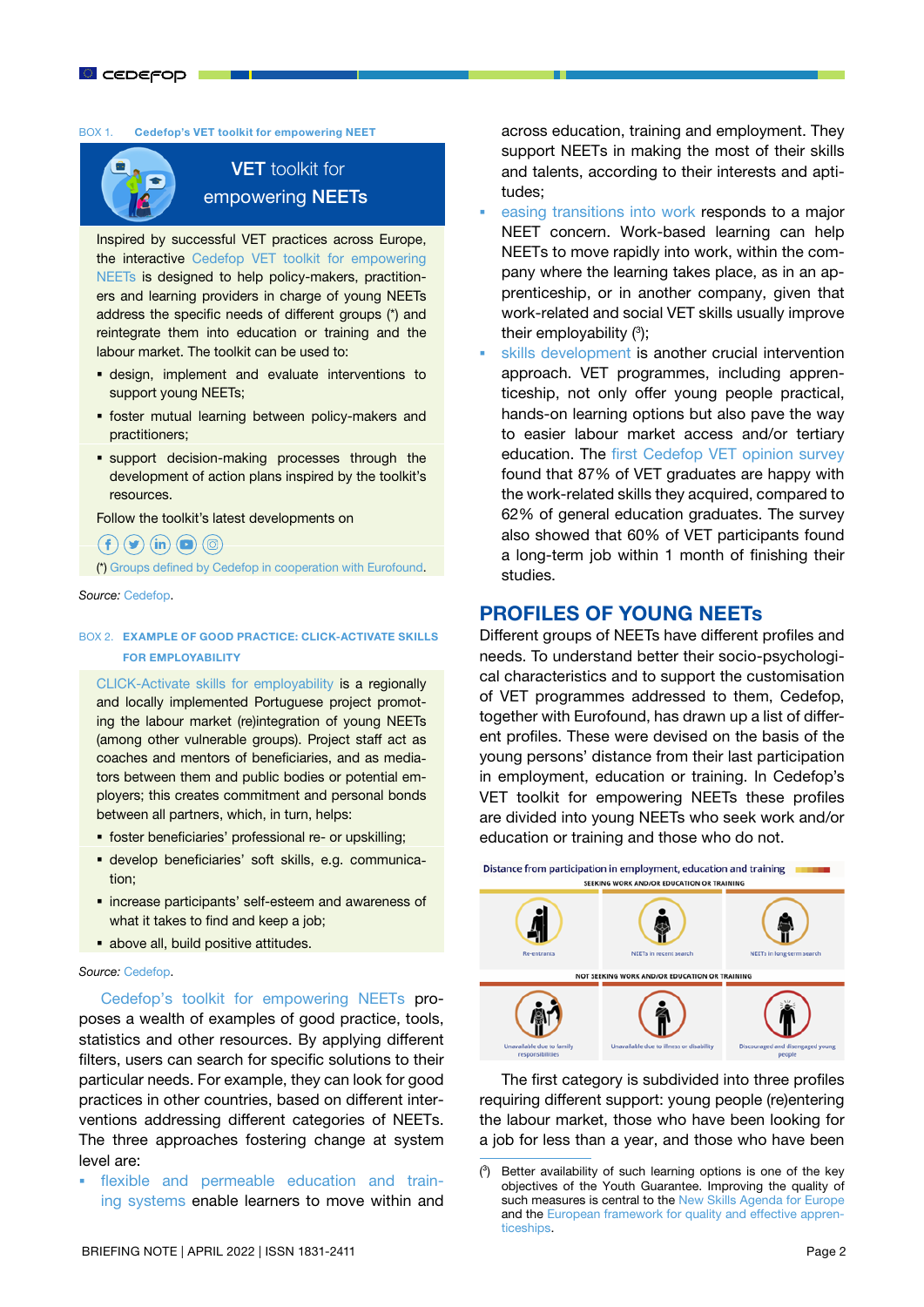trying to find a job for more than a year. The second category, which covers young people outside the labour force, is also divided into three profiles requiring different measures: those unavailable due to family responsibilities, those who have an illness or disability, and the discouraged who have given up searching for work or further training. The toolkit offers examples of [successful intervention approaches](https://www.cedefop.europa.eu/en/tools/neets/intervention-approaches) addressing all of these profiles.

### REACHING OUT TO NEETs

*'Linda is a young NEET. She has attended various training and language courses, but is not registered as unemployed. For more than a year, she has looked for a job matching her skills and qualifications or a VET course she would be eligible to participate in.' (Toolkit)*

[Outreach](https://www.cedefop.europa.eu/en/tools/neets/intervention-approaches/outreach) is one of the intervention approaches presented in Cedefop's VET toolkit for empowering NEETs, and that is what Linda needs. Only about half of Europe's NEETs are registered with public employment services. Many are unknown to social services and hard to reach. This is why outreach workers often contact young people near where they gather (schools, community organisations, youth or sports clubs, or on the street) and through organisations young people trust (e.g. youth centres, NGOs). First contacts can be established by peer-to-peer outreach workers, such as on social media. Outreach activities should ideally start as soon as possible after NEETs leave education, training or employment. The longer young NEETs remain outside the system, the harder it is to re-engage them. NEETs like Linda often face multiple challenges and it is vital to tailor the outreach approach to their needs.

#### BOX 3. EXAMPLE OF GOOD PRACTICE: THE 400+ FUTURE PROJECT, GERMANY

[400+Future](https://www.cedefop.europa.eu/en/tools/neets/resources/400future) is a long-standing flagship programme of the city of Stuttgart (Germany) supporting young NEETs. It offers a low-threshold entry point for young people with little education who are hard to reach. Most have had negative experiences trying to enter the labour market. The main aim is to provide them with a job matching their personal needs and possibilities (full-time or flexible part-time, in a wide range of occupational fields).

The project tackles the specific barriers each participant must overcome. Different modules provide the possibility of personal development, vocational training, counselling and support for the transition to work, or further education. Remuneration of EUR 400 is paid per participant.

*Source:* [Cedefop](https://www.cedefop.europa.eu/en/tools/neets)*.*

# NEETs AT THE HEART OF EUROPEAN POLICY

One of the most emblematic measures supporting young people at risk is the [Youth Guarantee.](https://ec.europa.eu/social/main.jsp?catId=1079&langId=en) It was first launched in 2013 to help ensure that all young people aged 15 to 24 receive a good-quality offer of employment, continued education, an apprenticeship or traineeship within a period of 4 months of leaving formal education or becoming unemployed; 7 years later, the EU had 1.7 million fewer NEETs. Youth unemployment had dropped to a record low of 14.9% by February 2020, just a month before lockdown measures were taken across Europe in response to the outbreak of the pandemic. By the end of the same year, youth unemployment had risen to 17.1%.

The Youth Guarantee's [transformative effect](https://ec.europa.eu/social/main.jsp?catId=1079&langId=en) on the one hand, and the adverse effects of the pandemic on young people on the other, have led Member States and the EU to [reinforce the Youth Guarantee](https://eur-lex.europa.eu/legal-content/EN/TXT/?uri=uriserv%3AOJ.C_.2020.372.01.0001.01.ENG&toc=OJ%3AC%3A2020%3A372%3ATOC), broadening the target group to include young people aged 15 to 29 (4 ). This policy decision is in line with Cedefop research on [empowering adults through](https://www.cedefop.europa.eu/en/projects/adult-learning-empowering-adults-through-upskilling-and-reskilling) [upskilling and reskilling pathways.](https://www.cedefop.europa.eu/en/projects/adult-learning-empowering-adults-through-upskilling-and-reskilling) If not supported in time, young NEETs face the risk of becoming adult NEETs, which entails the risk of prolonged professional and social exclusion.

#### BOX 4. EXAMPLE OF GOOD PRACTICE: AN INTEGRATED NETWORK FOR YOUNG PEOPLE IN THE PROVINCE OF VICENZA

In Italy, the implementation of the first phase of the Youth Guarantee turned out to be quite challenging, as it was very hard to identify and contact the young NEETs, the intended beneficiaries of the scheme. This is why an Integrated network for young people in the [Province of Vicenza](https://www.cedefop.europa.eu/en/tools/neets/resources/integrated-network-young-people-province-vicenza) was put in place. It consists of public and private organisations that cooperate to activate disadvantaged young NEETs, helping them benefit from social and employment services.

*Source:* [Cedefop](https://www.cedefop.europa.eu/en/tools/neets)*.*

# EARLY LEAVERS FROM EDUCATION AND NEETs: SIMILAR, YET DIFFERENT

The role of VET in preventing and counteracting early leaving has been at the core of Cedefop's research for many years. Cedefop has shown that VET can play a crucial role in retaining learners at risk in education and training, and in reintegrating early leavers

<sup>(</sup>⁴) Some countries with high youth unemployment, including among higher education graduates, had already raised the target group age bracket earlier. The 2020 Youth Guarantee followed suit.